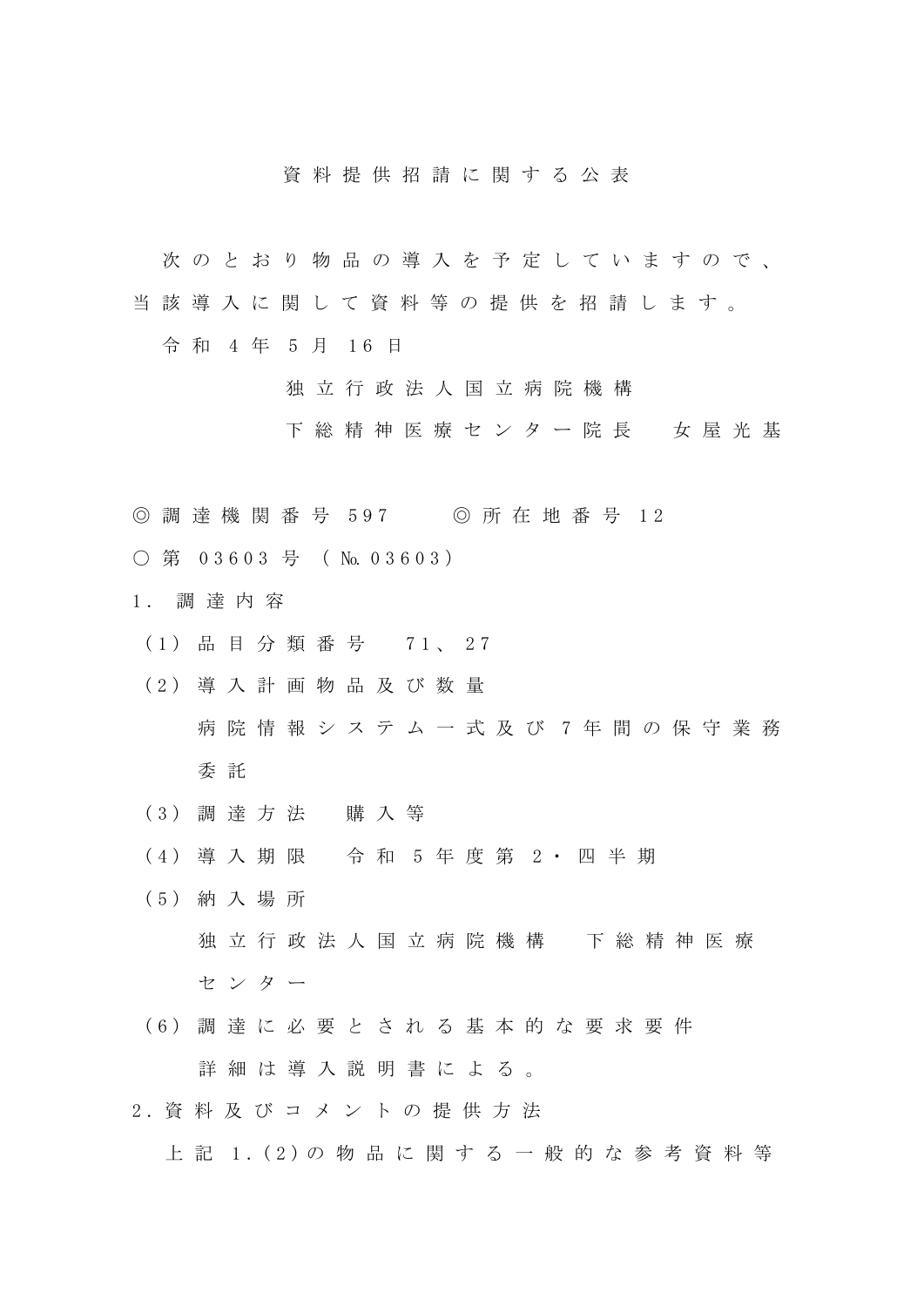の 提 供 を 招 請 す る 。

(1) 資 料 等 の 提 供 期 限

令 和 4 年 6 月 20 日 17 時 00 分

( 郵 送 の 場 合 は 必 着 の こ と 。)

(2) 提出先

 $\overline{7}$  266 - 0007

千 葉 県 千 葉 市 緑 区 辺 田 町 5 7 8

独 立 行 政 法 人 国 立 病 院 機 構

下総精神 医 療 セ ン タ ー

企画課 業務班 長 石 井 修

電話 043-291-1221 (代表) 2201

- 3 . 説明書の交付 本 公 表 に 基 づ き 応 募 す る 供 給 者 に 対 し て 導 入 説 明 書 を 交 付 す る 。
	- (1) 交付期間 令和 4年 5 月 16 日から令和 4年 6 月 2 0 日 ま で
- (2) 交付場所 上記 2. (2)に同じ
- 4. その他
	- こ の 導 入 計 画 の 詳 細 は 導 入 説 明 書 に よ る 。な お 、 本 公 表 内 容 は 予 定 で あ り 、 変 更 す る こ と が あ り 得る。